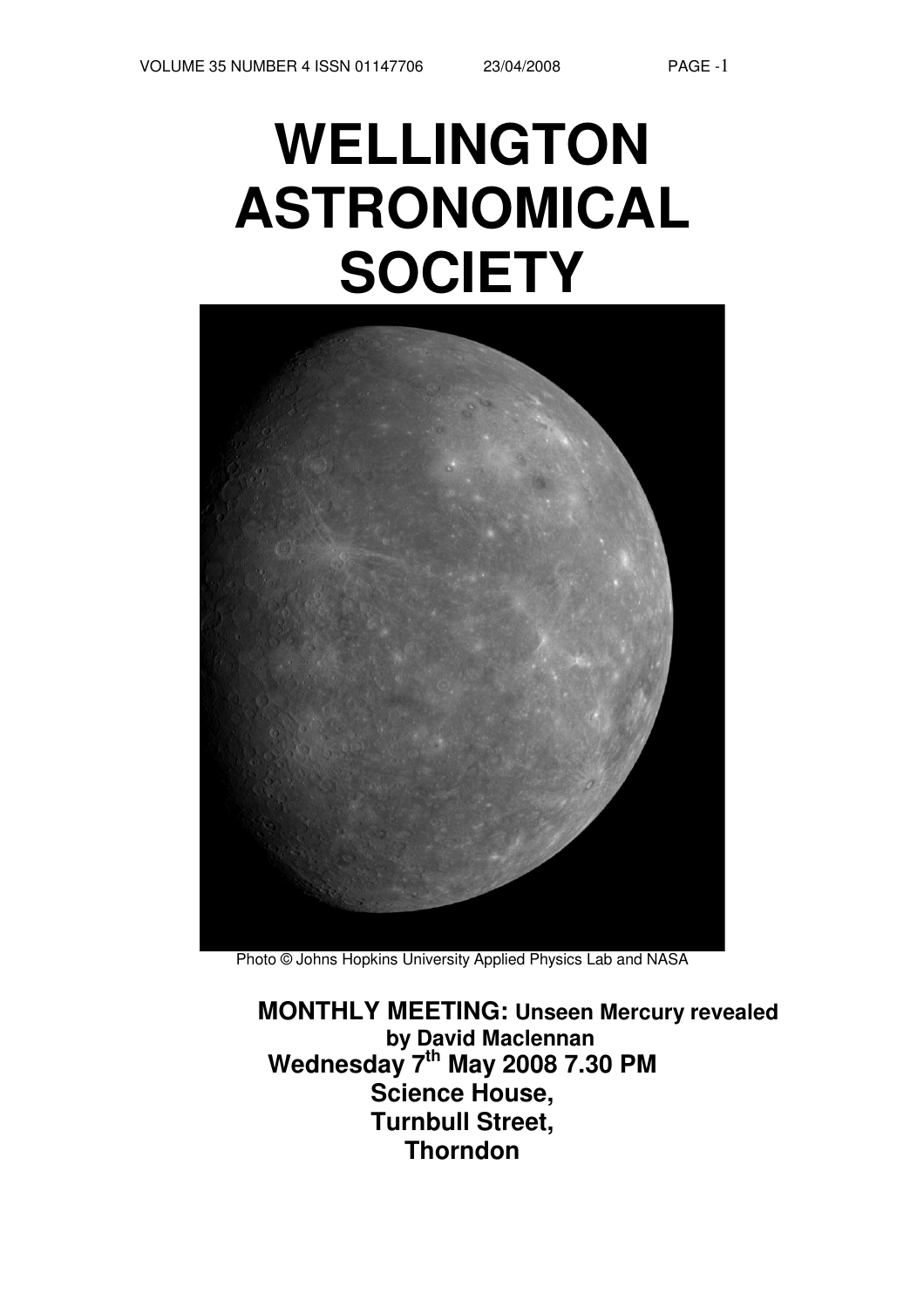|                                | Page    |                              | Page  |  |  |  |
|--------------------------------|---------|------------------------------|-------|--|--|--|
| Abstract-Monthly talk-David    | 2       | Council contact details      | 4     |  |  |  |
| Maclennan.                     |         |                              |       |  |  |  |
| <b>Special General Meeting</b> | $2 - 3$ | What's in the sky in May     | 5     |  |  |  |
| From the Top by John Field     | З       | Diary of Solar system events | $5-6$ |  |  |  |
| Pauatahanui Observing Session  | $3 - 4$ | Biographies for IYA project  | 6     |  |  |  |
| <b>Gifford Star Party</b>      | 4       | <b>Editorial disclaimer</b>  | 6     |  |  |  |
| Report on the April meeting    |         | May Star chart               |       |  |  |  |
| Looking in Leo                 | 4       | Whip up some El Niño pudding | 8     |  |  |  |

## **CONTENTS**

# **'Unseen Mercury revealed' by David Maclennan, President New Zealand Spaceflight Association**

On 14 January 2008, NASA's MESSENGER spacecraft made the first flyby of the planet Mercury in almost 33 years. Its predecessor, Mariner 10, made three flybys in 1974-75 but only viewed about half of the planet. Messenger's first flyby gave scientists their first look at the side of Mercury not seen by Mariner 10. Researchers have been amazed by the wealth of images and data returned by MESSENGER, which reveal a unique world with a diversity of geological processes and a very different magnetosphere from the one discovered and sampled more than 30 years ago. The spacecraft's cameras and other sophisticated, high technology instruments collected more than 1,200 images and made other science observations.

MESSENGER imaged huge cliffs that stretch for hundreds of kilometres across the planet, and a unique feature which scientists dubbed "The Spider." This formation has never been seen on Mercury before and nothing like it has been observed on the moon. It lies in the middle of a large impact crater called the Caloris basin and consists of more than 100 narrow, flat-floored troughs radiating from a complex central region. MESSENGER will make two more flybys, in October 2008 and September 2009, before entering orbit around Mercury in March 2011 Photo © Johns Hopkins University Applied



Physics Lab and NASA

# **Royal Astronomical Society of New Zealand. Special General Meeting in May: Changes to the WAS Constitution. Information supplied by John Field, President WAS**

To continue to receive the tax-free status of the Society, our current constitution requires changes. These require the inclusion of how the Society benefits the community (**highlighted**). Clauses 5 & 6 have been altered to expressly include our commitment to community involvement, which we are actually already doing. Clause 23 has also been altered to bring the constitution in line with currents laws on the disposal of the Society's assets if the Society were to wind up. An addition to clause 18 is needed to prevent us changing the nature of the Society. These changes are shown below, and **highlighted** in bold typeface. If you wish to view the current constitution it can be downloaded from WAS website: www.was.org.nz

These changes need to be approved at a Special General Meeting after which the updated constitution will be submitted to the Registrar of Incorporated Societies and IRD for their acceptance. As all societies around New Zealand have been asked to make similar changes I hope these will be accepted at the upcoming meeting in May.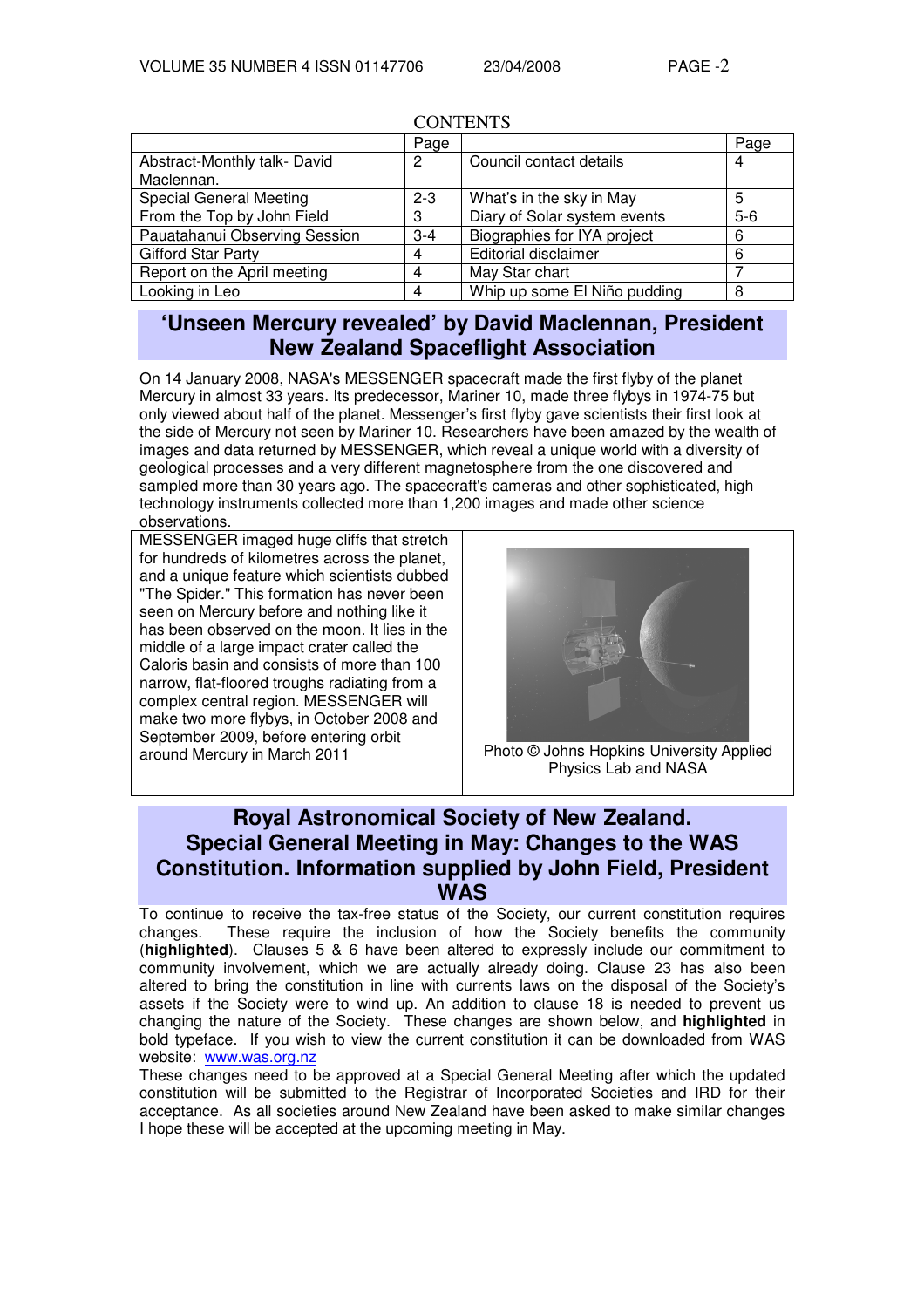## **Altered clauses:**

## **1. OBJECTS OF THE SOCIETY**

(5) **To benefit the community** by encouraging astronomical research, skills and **knowledge by activities including displays at schools and public events**.

(6) **To benefit the community** by promoting and holding lectures, meetings and discussions either between members of, or with, other clubs, societies or associations of a similar nature and, if the Society should decide, to hold competitions or examinations and give prizes, awards, certificates or medals, and public events.

## **23. DISPOSAL OF ASSETS**

In the event of the Society being put in liquidation the appointed liquidator shall hold the assets of the Society on trust. After payment of any costs incurred by the liquidator and payment by the liquidator of all debts and liabilities of the Society, any surplus funds and remaining assets of the Society shall be distributed to **an approved charitable trust,** organisation or organisations **in New Zealand** with similar objects to the Society. Preference shall be given to such organisation or organisations as may be determined by resolution of a General Meeting of members of the Society.

#### **New clause**:

## **18. ALTERATION OF THE CONSTITUTION**

(4) No addition to or alteration or recession of the rules shall be approved if it affects the objects, personal benefit clause or the winding up clause. The provisions and effect of this clause shall not be removed from this document and shall be included and implied into any document replacing this document.

John Field, President , Wellington Astronomical Society

Lesley Hughes, Treasurer, Wellington Astronomical Society

# **From The Top by John Field**

Remember that this month has a Special General Meeting to vote on the changes to the Constitution as requested by the Incorporated Societies and Inland Revenue Department; so come along and exercise your voting rights!

Next year is the International Year of Astronomy (IYA2009), marking the use of the telescope as an astronomical tool, during this period groups around the world will be promoting astronomy in a wide a range of forms. If you want to learn more about events that will be happening check out: http://www.astronomy2009.org.nz/. IYA 2009 will be a good opportunity for us to promote our Society and astronomy in the Wellington region. Some activities we are looking at are visiting schools doing Star Parties, public events and holding monthly meetings as usual. If you know of a school, or group, that may want to host a Star Party let us know so we can look at arranging a visit / event. Another highlight for the year is that we hope to host the RASNZ conference; both previous conferences have been great success and we expect this one to be better! We will know if we will be hosting this event after the upcoming RASNZ Conference at Lake Tekapo.

Bill and Lesley are planning to stand down from Council at the AGM after years of sterling effort and therefore we are looking for a couple of people to fill their shoes. Lesley has been Treasurer during this period and has played an important role in keeping the bills paid and Bill has been dealing with membership renewals. Both jobs are important roles, but Don't Panic, Bill and Lesley are happy to train you up. If you are interested in either roles please contact any Council Member.

## **Pauatahanui Observing sessions**

Observing sessions at Pauatahanui will be held on the first Saturday of the month, weather permitting. Located on "Willow Bank Farm" off Murphy's Road, Judgeford; on the left hand side of the road, about 1km from the intersection of State Highway 58 and Murphy's Road. The observatory holds a 12-inch Meade SCT on an equatorial wedge. The site has a number of flat areas on which members can place their own scope to observe. There is a toilet located in the shearing shed and car parking is in front of the shed. As it is a working farm it pays to wear sturdy footwear and dress warmly, bring along a torch (hopefully with a red filter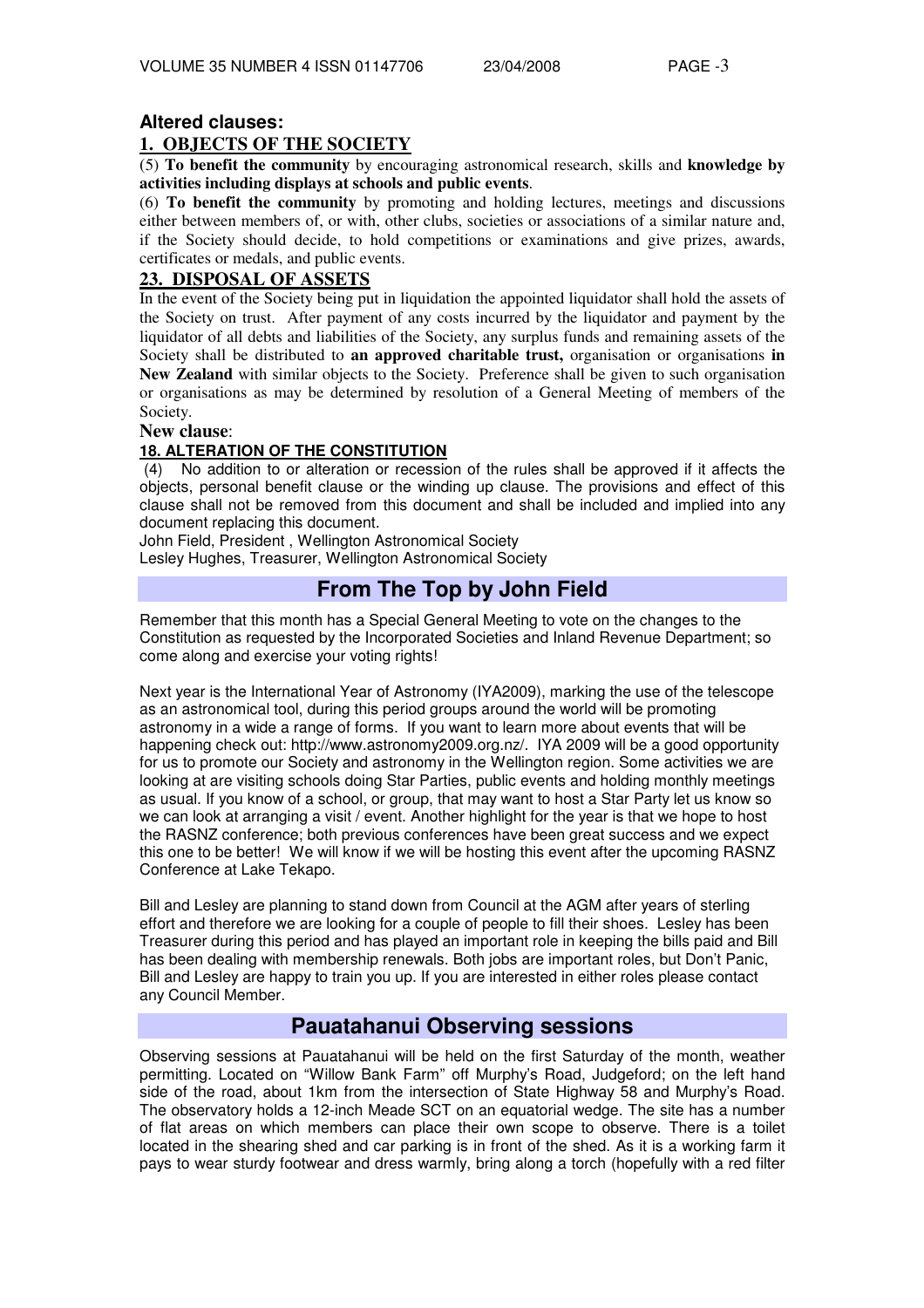to protect your dark adaptation). Children are welcome but remember it will be cold, dark and mushy under foot!

This month's session will commence at 8:00pm on Saturday, May 3rd. If the weather is looking doubtful please contact me on my mobile 021 -255 -1904 to see if the session is going ahead.

# **Gifford star Party Saturday May 10th**

The Gifford star party will be held on Saturday May 10<sup>th</sup>. The contact person is Duncan Hall ph 474-5340. Please note that this number connects to his mobile phone.

## **Report on the April meeting by Vicki Irons**

The April meeting was held on a cold night in the warmth and welcome of the Alliance Francaise. After the pate and wine we settled to a history of M51 and its influence on society, art and astronomy of the time. Professor Tobin, who has straddled the world in his teaching career, included titbits of intrigue that played a part in our understanding of spiral galaxies. The contribution of technical feats of folly (the Leviathan), followed by advances in clarity (mirror making), supported by theory were all woven together in this illustrated talk given in English but decorated with well enunciated French. Elements of the great Foucault's contributions and methods of research that don't always use the Internet were part of the story. A very satisfying evening.

## **Looking in Leo by John Field.**

During Autumn Leo is in our northern sky and is a good target for easily found Double stars, galaxies and a planet! Leo is one of the 12 recognised zodiacal constellations through which the Sun, Moon and planets move through as viewed from our planet. The Greeks associated it with one of the 12 tasks of Hercules, the hero having to dispatch the lion back to his heavenly origin. For observers in the southern hemisphere Leo hangs upside down in the north with the prominent sickle shape of the lion's head marked with the star Regulus. Regulus is the 20<sup>th</sup> brightest star in the night sky and approximately 70 light years distant. Binoculars and telescope will reveal a wide 8th magnitude companion. The second brightest star in the sickle is called Algieba (Gamma Leonis) and is also a double. Binoculars reveal a 5<sup>th</sup> magnitude star close by, 40 Leonis, that is not physically related but a line of sight effect. Using a small telescope and 100 times magnification Algieba can be split into a pair of golden yellow stars. These two orange giants shine at magnitudes 2.3 and 3.5, their orbital period about 600 years around their common centre of mass. Two  $9<sup>th</sup>$  magnitude galaxies can be found between theta and iota Leonis. Charted by Charles Messier and given the numbers M65 and M66. Both are spiral galaxies but M65 is tilted towards us and appears an elliptical shape. In small telescopes they both appear as misty patches. Some observers, (not me as of yet), have, under good seeing conditions and a dark sky location, observed these galaxies in binoculars. The planet currently in Leo is Saturn and it appears as a bright yellowish star just to the right of Regulus upon darkness.

# **Council Contact details**

#### **COUNCIL OF THE WELLINGTON ASTRONOMICAL SOCIETY INC. P.O.Box 3126 Wellington**

| President         | John Field         | Ph 938-4526     | john.field@paradise.net.nz |
|-------------------|--------------------|-----------------|----------------------------|
| Vice-President    | Vicki Irons        | Ph 383-8710     | virons@was.org.nz          |
| Newsletter Editor | Brenda Johnston    | Ph 478-9008     | biohnston@was.org.nz       |
| Trsr/mmbrship     | Lesley Hughes      | Ph 472-5086     | hpwas@hugpar.gen.nz,       |
| Education/library | Vicki Irons        | Ph 383-8710     | virons@was.org.nz          |
| Committee         | <b>Bill Parkin</b> | Ph 472-5086     | hpwas@hugpar.gen.nz        |
|                   |                    | 027 642-7093(m) |                            |
|                   | Marilyn Head       | Ph 389-0882     | marilyn@actrix.co.nz       |
|                   | Edwin Rodley       | Ph 463-6992(w)  | edwinrod@was.org.nz        |
|                   |                    | 021-124-6513    |                            |
|                   | Diane Zemanek      | Ph 237-8191     | diane.zemanek@axon.co.nz   |

## Website at http://astronomy.wellington.net.nz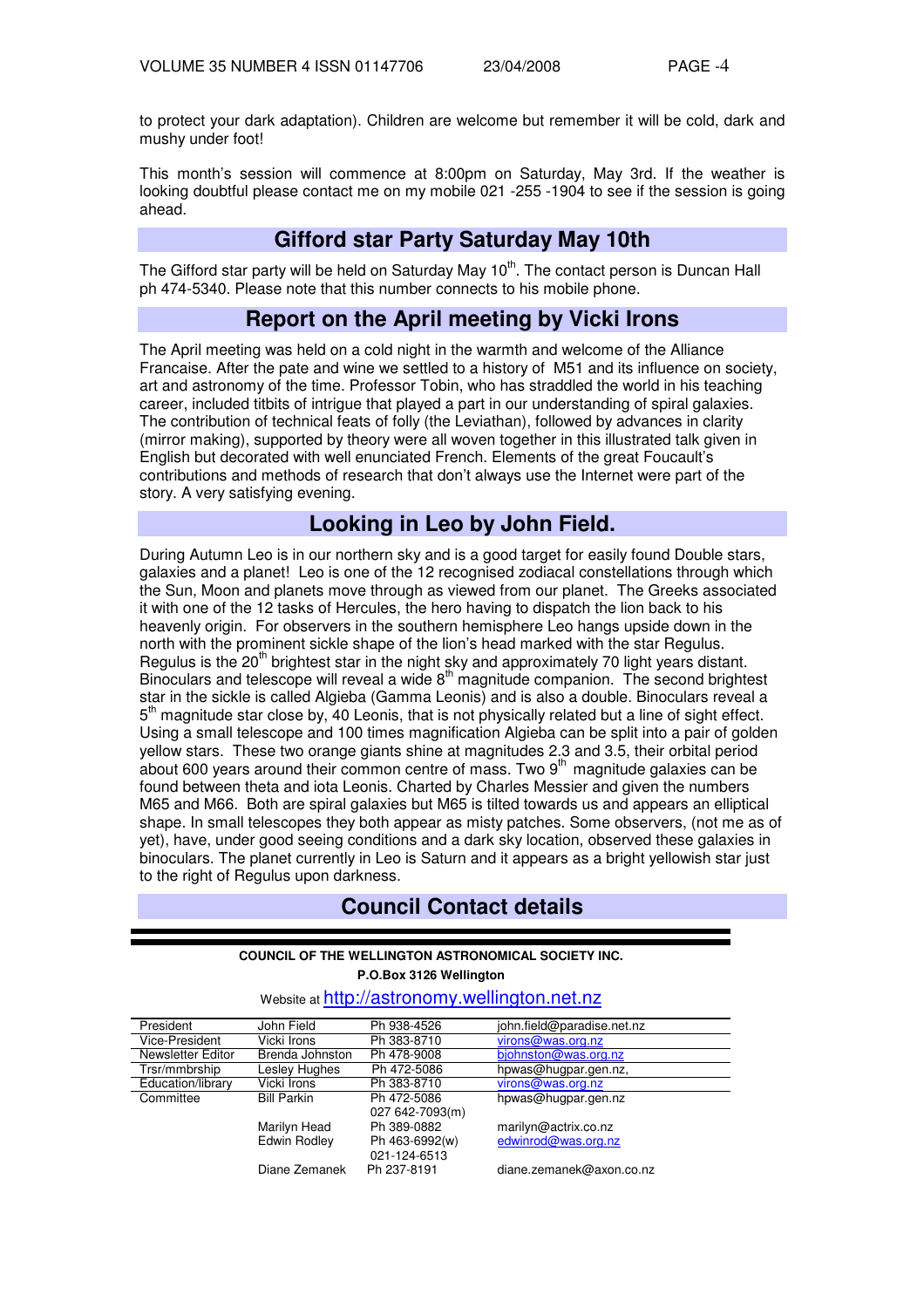# **What's in the Sky in May. Information supplied by Alan Gilmore, University of Canterbury, Mt John Observatory.**

**Sirius** and the bright stars of **Orion** light up the western sky. **Canopus** is in the southwest sky. **Crux**, the Southern Cross, and the Pointers are southeast of overhead. Lower in the southeast the Scorpion is rising, upside down with Sagittarius below it. **Jupiter** appears below Sagittarius in the later evening. **Saturn**, midway up the north sky, makes an eye-catching pair with Regulus; the head star of **Leo** the lion. **Mars**, now distant -- 300 million km away -- and faint, is above **Castor** and **Pollux**, the head stars of **Gemini** the twins, low in northwest. **Sirius** is the first star to appear at dusk, midway down the western sky. Below, near the western skyline, it **Rigel** and **Betelgeuse** become visible. **Procyon,** right of Sirius, marks the other dog following Orion the hunter down the sky. **Crux**, the Southern Cross, is southeast of the zenith. **Scorpius** is midway up the southeast sky, below the Pointers. The **Milky Way** is brightest and broadest in the southeast toward Scorpius and Sagittarius. It remains bright but narrower across the zenith but fades in the western sky. The Clouds of Magellan, **LMC** and **SMC**, are midway down the southern sky, easily seen by eye on a dark moonless night. **Arcturus**, in the northeast, twinkles red and green as the air disperses its orange colour.

**Saturn's rings and its largest moon, Titan, are visible in small telescopes. The rings are** 'closing ' now and will be edge-on in 2009. Saturn is around 1400 million km away. **Jupiter** now rises in the southeast around 9 p.m.; a very bright golden 'star'. Binoculars show it as a small disk. A telescope will reveal its four big moons strung out on either side of the planet. It is 700 million km away.

#### **Phases of the Moon**

| New Moon - 6 <sup>th</sup> May | First Quarter Moon      | Full Moon 20th | Last Quarter 28 <sup>th</sup> |
|--------------------------------|-------------------------|----------------|-------------------------------|
| - 15.56                        | $13^{th}$ April - 06.34 | May - 22.26    | April - 14.53                 |

## **Diary of Solar System Events in May 2008 in New Zealand. Information taken from the RASNZ website**

| Date<br>(NZDT)  |                                                                                                                                              |
|-----------------|----------------------------------------------------------------------------------------------------------------------------------------------|
| May 3           | Saturn stationary.                                                                                                                           |
| May 6           | New Moon at 12:18 am NZST (5 May, 12:18 UT).                                                                                                 |
|                 |                                                                                                                                              |
| May 6           | Moon at perigee, its closest to the Earth for the Lunar month, 357775 km.                                                                    |
| May 10          | Jupiter stationary.                                                                                                                          |
| May 10          | 29% lit Moon 5° above star Pollux, â Gem mag. 1.2, and 4° to lower left of<br>Mars, mag. 1.3; evening sky.                                   |
| May 12          | Moon at first quarter 3:47 pm NZST (03:47 UT).                                                                                               |
| <b>May 12</b>   | 53% lit Moon 5° from star Regulus magnitude 1.4 and 7° from Saturn<br>magnitude 0.6, evening sky.                                            |
| May 14          | Mercury at greatest elongation 21° east of Sun.                                                                                              |
| May 17          | 93% lit Moon 2.5° from star Spica, magnitude 1.1, evening sky.                                                                               |
| May 20          | Full Moon at 2:11 pm NZST (02:11 UT).                                                                                                        |
| <b>May 21</b>   | Moon at apogee, its greatest distance from the Earth for the Lunar month,<br>406401 km.                                                      |
| <b>May 21</b>   | 99.5% lit Moon 3° from the star Antares, magnitude 1.1 in morning sky.<br>Occultation visible from eastern Brazil and southern South Africa. |
| May 22 to<br>24 | Mars, crosses the Praesepe star cluster, evening sky.                                                                                        |
| May 24          | 83% lit Moon 2° from Jupiter in late evening sky.                                                                                            |
| May 27          | Mercury and Neptune stationary.                                                                                                              |
| May 27          | 64% lit Moon 4.5° from Neptune, magnitude 7.9, in morning sky. Occultation of                                                                |
|                 | Neptune visible from northern Africa and central Mediterranean Sea.                                                                          |
| May 28          | Moon at last quarter 2:56 pm NZST (02:56 UT).                                                                                                |
| May 29/30       | 43% lit Moon 7° to left of Uranus, magnitude 5.9, in morning sky.                                                                            |
|                 | 33% Moon a similar distance below Uranus following morning.                                                                                  |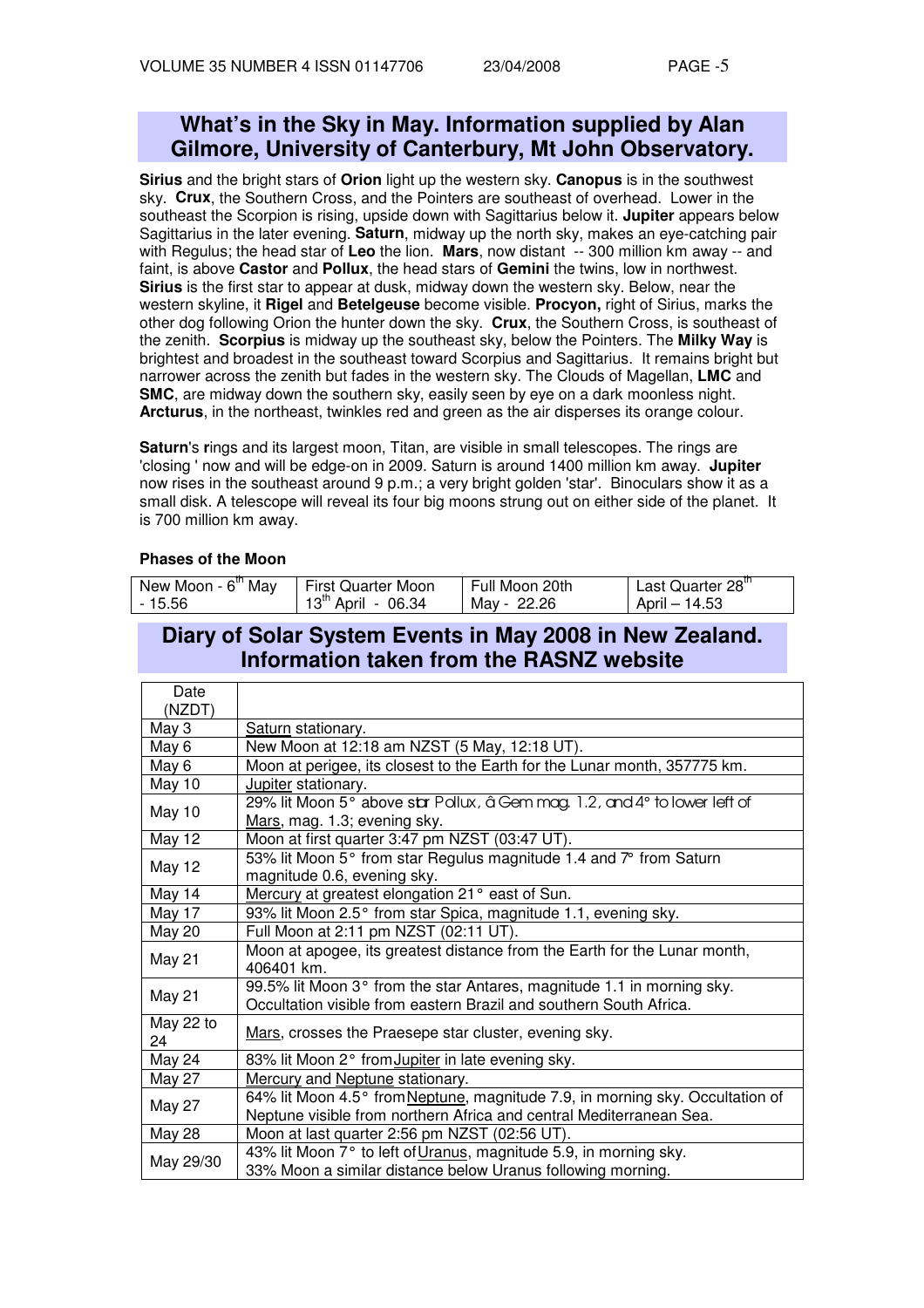## **Sunrise/Sunset**

The table gives the time of Sun rise and Sun set for Wellington. These can be used from year to year as the times will not vary by more than a minute or two on the same date from year to year. Times are for a horizon level with the observer and do not allow for hills or mountains obcuring the horizon . New Zealand Standard time (NZST) is used in the winter months and is 12 hours ahead of Universal Time (UT)

|                 | which is virtually the same as Greenwich |  |
|-----------------|------------------------------------------|--|
| Mean Time (GMT) |                                          |  |

| Date   | Rise NZST    | <b>Set NZST</b> |
|--------|--------------|-----------------|
| May 1  | <i>07.07</i> | 17.28           |
| May 11 | 07.18        | 17.16           |
| May 21 | <i>07.27</i> | 17.06           |
| May 31 | <i>07.36</i> | 17.01           |

| Date   | Rise | Set  | Date          | Rise | Set  | Date          | Rise     | Set  |
|--------|------|------|---------------|------|------|---------------|----------|------|
| 1 Thu  | 0136 | 1453 | Mon 12        | 1327 |      | Fri 23        | 1905     | 1017 |
| 2 Fri  | 0246 | 1516 | Tue13         | 1351 | 0007 | Sat 24        | 2006     | 1100 |
| 3 Sat  | 0259 | 1540 | Wed14         | 1413 | 0114 | <b>Sun 25</b> | 2110     | 1135 |
| 4 Sun  | 0515 | 1607 | <b>Thu 15</b> | 1433 | 0218 | Mon 26        | 2216     | 1205 |
| 5 Mon  | 0635 | 1639 | Fri 16        | 1453 | 0321 | Tue 27        | 2322     | 1231 |
| 6 Tue  | 0757 | 1719 | Sat 17        | 1515 | 0423 | Wed 28        | $-----1$ | 1255 |
| 7 Wed  | 0918 | 1811 | Sun 18        | 1539 | 0526 | <b>Thu 29</b> | 0030     | 1317 |
| 8 Thu  | 1031 | 1914 | Mon 19        | 1607 | 0629 | <b>Fri 30</b> | 0139     | 1340 |
| 9 Fri  | 1133 | 2026 | Tue 20        | 1641 | 0731 | Sat 31        | 0251     | 1404 |
| 10 Sat | 1220 | 2141 | <b>Wed 21</b> | 1721 | 0832 |               |          |      |
| 11 Sun | 1258 | 2256 | <b>Thu 22</b> | 1810 | 0928 |               |          |      |

# **Moonrise and Moonset tables for Wellington**

# **NZ IYA Website - Biographies Still Needed. Information taken from RASNZ email Newsletter Number 87, 25 November 2007**

Marilyn Head, RASNZ Publicity officer, is still looking for notes of upcoming events and for local biographies.

She writes "The NZ International Year of Astronomy (IYA) site is up and running thanks to the sterling efforts of Roland Idacsyk at http://www.astronomy2009.org.nz To make it as useful as possible we'd like it to be comprehensive so please let me know if you want any events - and that includes any from now until the end of 2009 - to be posted. A critical part is the section that deals with NZ astronomers - past, present and overseas. We would like to include as many active astronomers as we can - it should end up being the Who's Who of NZ astronomy. So we would like all individuals and societies to send me (not Roland) names and very short profiles with any relevant links to be posted." Marilyn's email address is on www.writerfind.com/mhead.htm

# **Editorial Disclaimer**

Views expressed in this newsletter are not necessarily those of the Society as a whole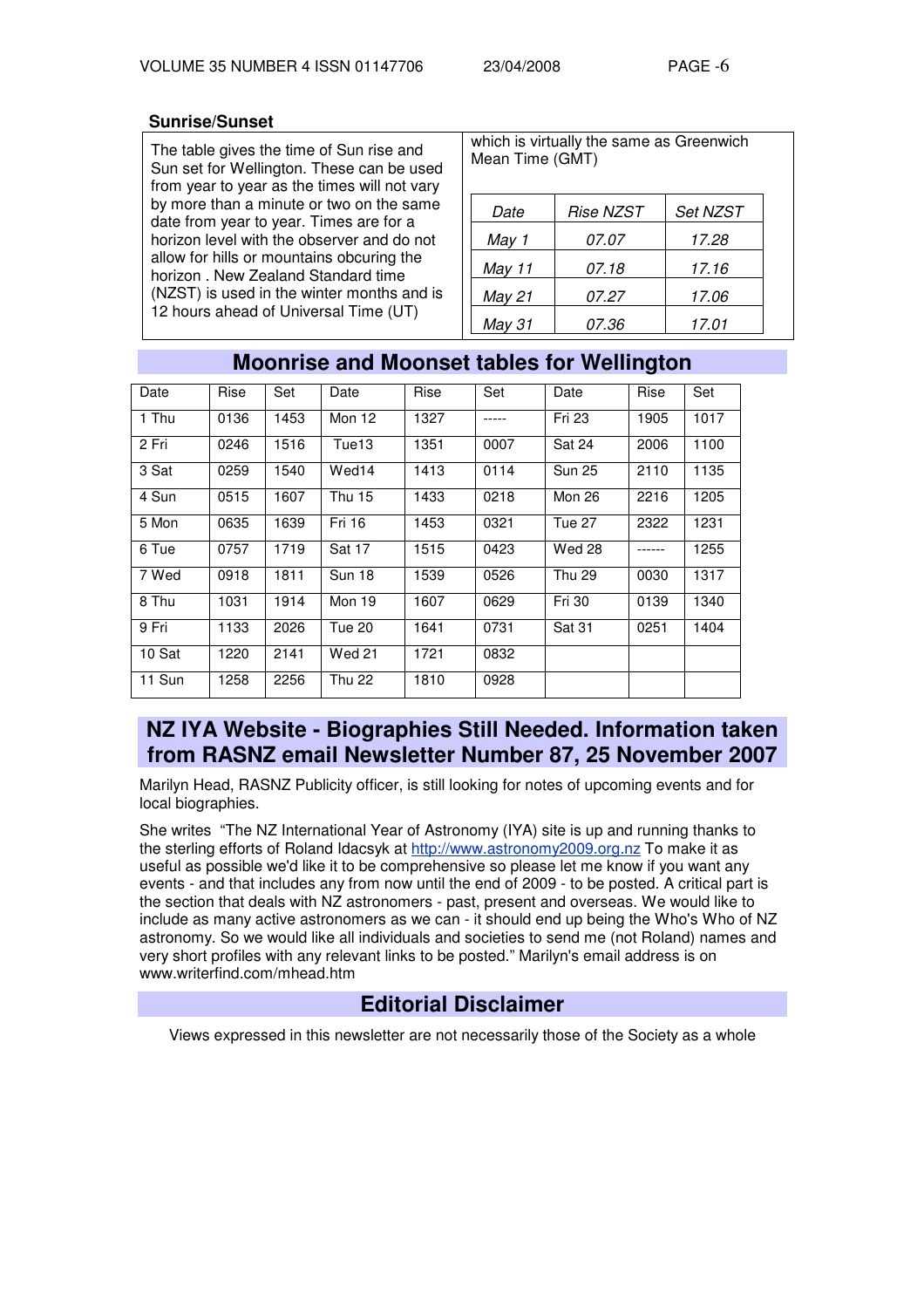

#### Evening sky in May 2008

To use the chart, hold it up to the sky. Turn the chart so the direction you are looking is at the bottom of the chart. If you are looking to the south then have 'South horizon' at the lower edge. As the earth turns the sky appears to rotate clockwise around the south celestial pole (SCP on the chart). Stars rise in the east and set in the west, just like the sun. The sky makes a small extra westward shift each night as we orbit the sun.

Sirius, the brightest star, is midway down the western sky. Directly below it, setting early, is Orion with 'the Pot', on its side, at its centre. Canopus, the second brightest star, is southwest of overhead. Saturn makes an eye-catching pair with Regulus in Leo, midway up the northern sky. Mars, orange and faint, is low in the northwest. Crux the Southern Cross, and The Pointers, are high in the southeast sky. The Scorpion, on its back, is below them. Jupiter, very bright and golden, rises in the southeast about 9 pm.

Chart produced by Guide 8 software; www.projectpluto.com. Labels and text added by Alan Gilmore, Mt John Observatory of the University of Canterbury.. www.canterbury.ac.nz